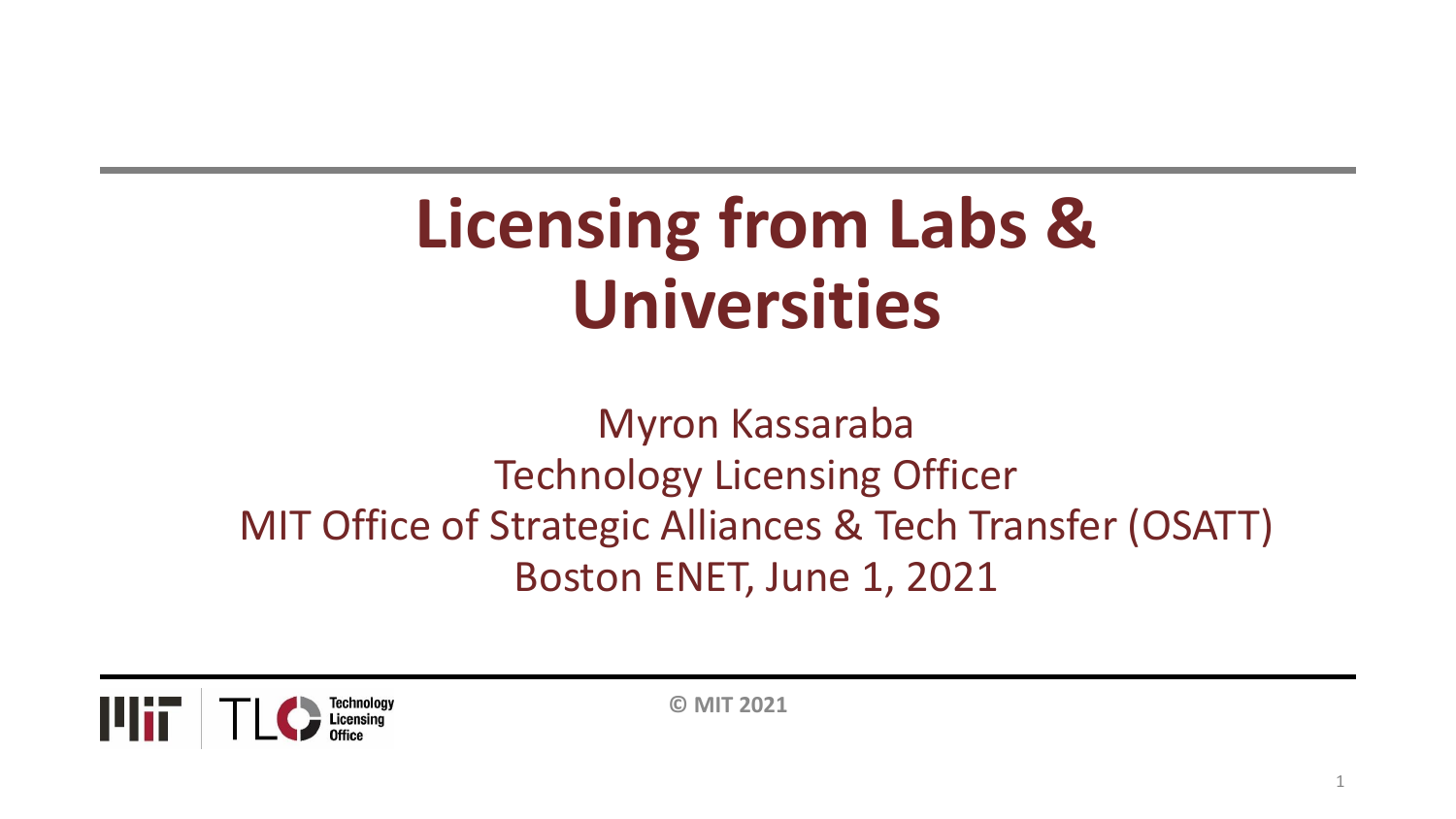### **About me…**



**Myron Kassaraba**

- Technology Licensing Officer Software AI/ML, Graphics/Imaging, Communications, etc.
- Former Strategic IP Transaction Advisor (MJK Partners, Pluritas LLC)
- Led technology licensing at Mitsubishi's Research Labs (MERL) and Kodak (color management technology)
- Management team of multiple startups (InfoPlus, Howtek, Edsun Labs, Trellix, Lanthorn Tech., etc.), advised dozens more.

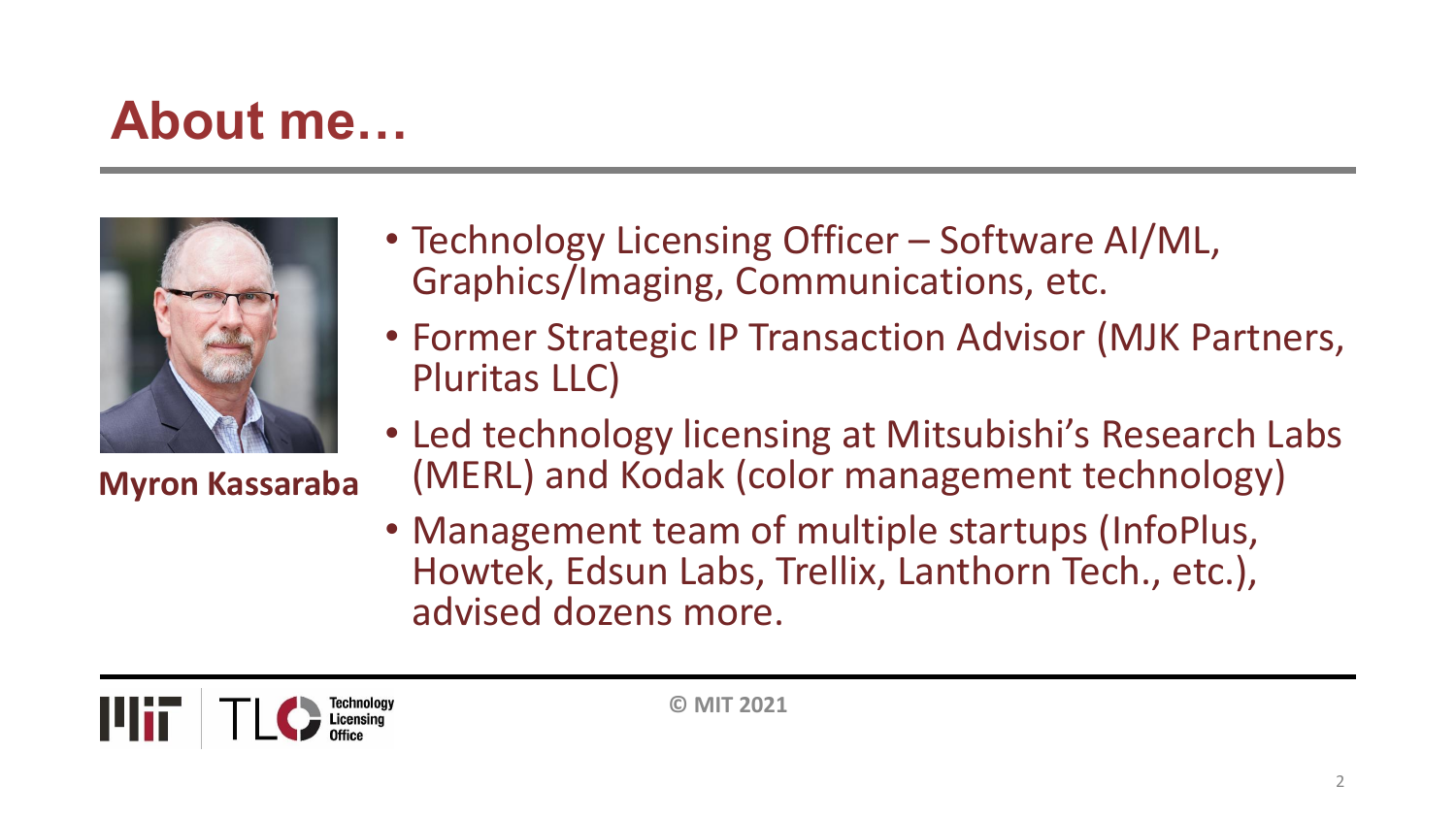# **About the TLO….**

- The Technology Licensing Office's (TLO) mission is to move innovations and discoveries from the lab to the marketplace for the benefit of the public and to amplify MIT's global impact.
- Staff of 50+ in the heart of Kendall Square that manage the protection and licensing of intellectual property (copyright, patents & trademarks) for MIT's campus as well as Lincoln Lab.
- Similar groups at other local institutions (Harvard OTD, MGB/Partners Innovation, Northeastern CRI etc.)

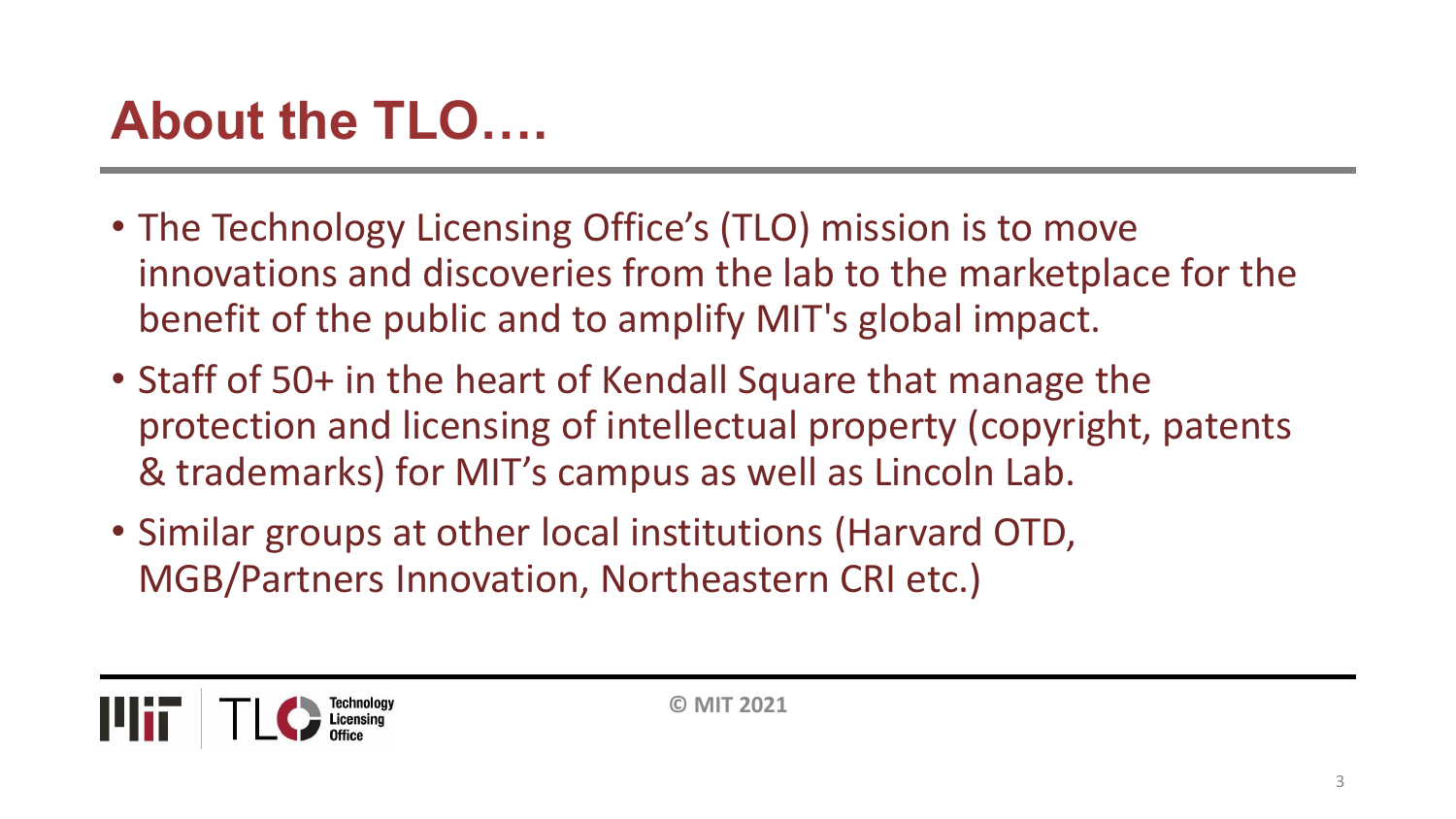# **MIT TLO Stats**

| New U.S.<br><b>Patents Filed</b>                                                                       | <b>U.S. Patents</b><br><b>Issued</b>                                                                                             | <b>International</b><br><b>Patents Issued</b>                                                                                                                                                                                                                                                                                                                                                                                                                                        | <b>Incoming Material</b><br><b>Transfer Agreements</b> |
|--------------------------------------------------------------------------------------------------------|----------------------------------------------------------------------------------------------------------------------------------|--------------------------------------------------------------------------------------------------------------------------------------------------------------------------------------------------------------------------------------------------------------------------------------------------------------------------------------------------------------------------------------------------------------------------------------------------------------------------------------|--------------------------------------------------------|
| 3.396<br><b>Active</b><br><b>U.S. Patents</b>                                                          |                                                                                                                                  | <b>GROWTH THROUGH FY2020</b><br>Historical Data FY2020<br>Startup Companies 496 (1997-2019)<br>License Agreements 2,972 (1960-2019)<br>Disclosures 21,057 (1940-2019)                                                                                                                                                                                                                                                                                                                | 32<br>127<br>864                                       |
| 72.8<br><b>MILLION</b><br><b>Total Licensing</b><br><b>Revenue</b><br>Data current as of December 2020 | <b>Licenses based on</b><br>research areas:<br>32%<br>42%<br>26%<br><b>Life Sciences</b><br><b>Software</b><br>Physical Sciences | <b>TECHNOLOGY LICENSING OFFICE</b><br><b>Massachusetts Institute of Technology</b><br>255 Main St.   Room NE18-501   Cambridge, MA 02142<br>617-253-6966   tlo@mit.edu<br>New Disclosure Submissions: tlo-newcase@mit.edu<br><b>MIT Use of Name Questions: tio-uon@mit.edu</b><br>Trademark Questions: tlo-trademarks@mit.edu<br><b>IPIA Questions: tlo-ipia@mit.edu</b><br><b>MTA Questions: mtainfo@mit.edu</b><br><b>Patent Questions: tio-atto@mit.edu</b><br><b>TLO.MIT.EDU</b> |                                                        |

- TLO receives over 800 invention disclosures per year
- MIT's portfolio consists of over 4,000 patents and 2,000 pending applications.
- FY2020 127 licenses, 39 options, 32 startups formed, 486 US patent application filed, 433 US patents issued.



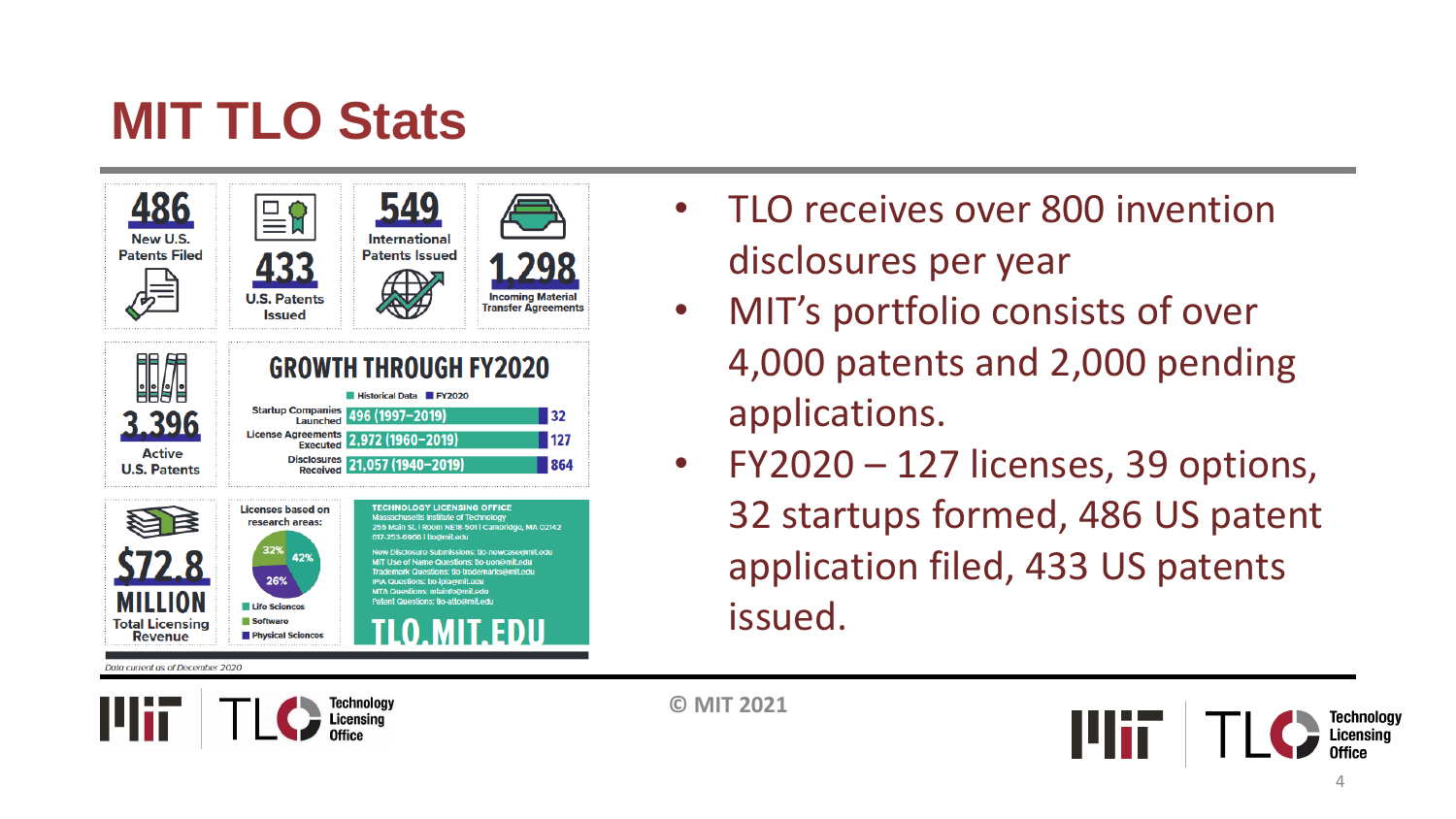# **Technology/IP Licensing**

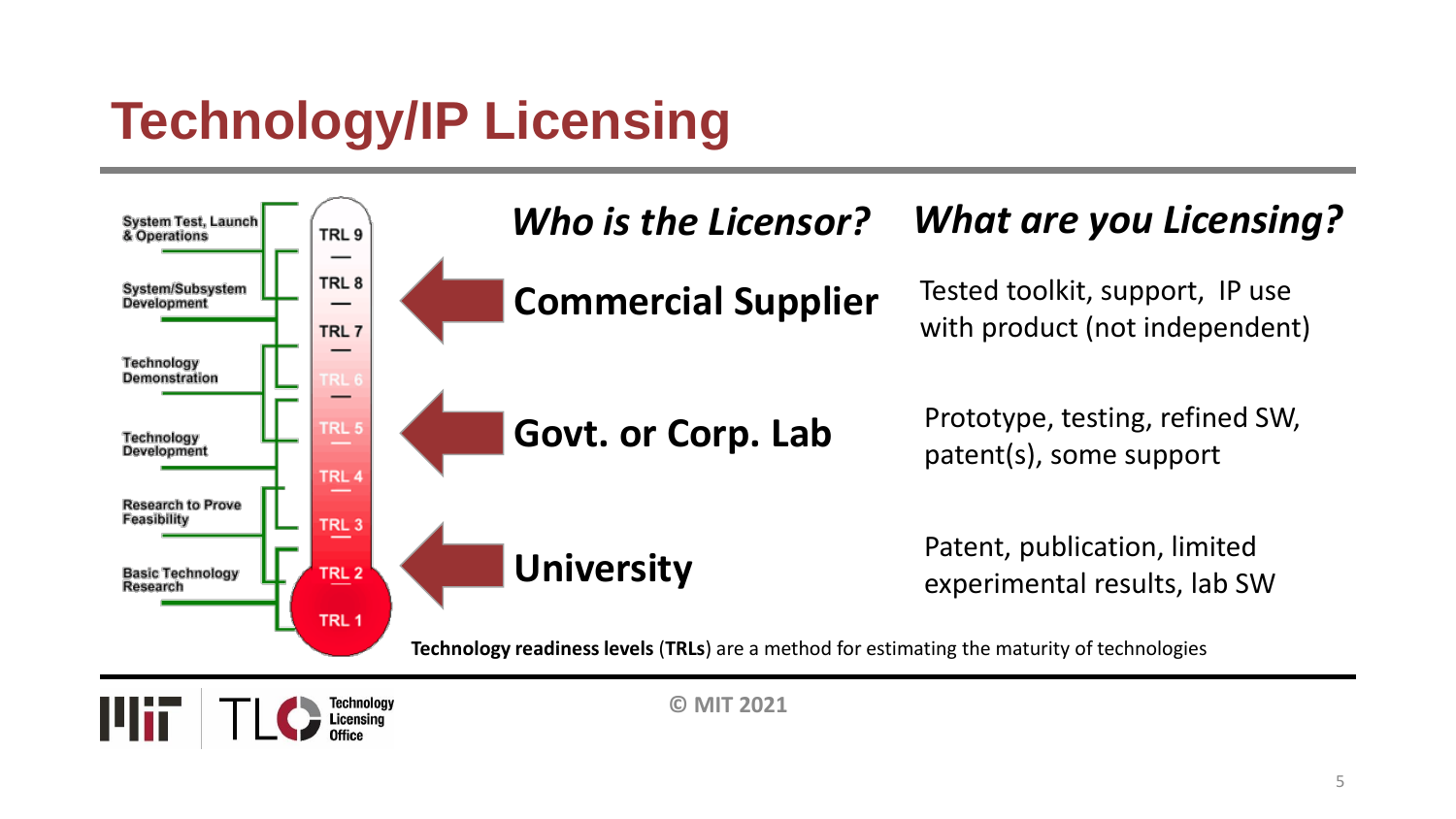# **Elements of a University License…….**

#### Licenses encourage **COMMERCIALIZATION** & **USE** of MIT technologies/IP

#### **Exclusive Patent**

- Business Plan for commercialization
	- Milestones and revenue projections
- Financial:
	- License Issue Fee
	- Equity
	- Annual Maintenance Fee
	- Running Royalties
	- Patent Cost Reimbursement
- Other: sublicensing, enforcement

#### **Non-exclusive Patent**

- Rights to use patent rights in company's products & services.
- Royalty-bearing and one-time licenses depending on technology.

#### **Software Copyright**

• Royalty-bearing and one-time licenses depending on technology.

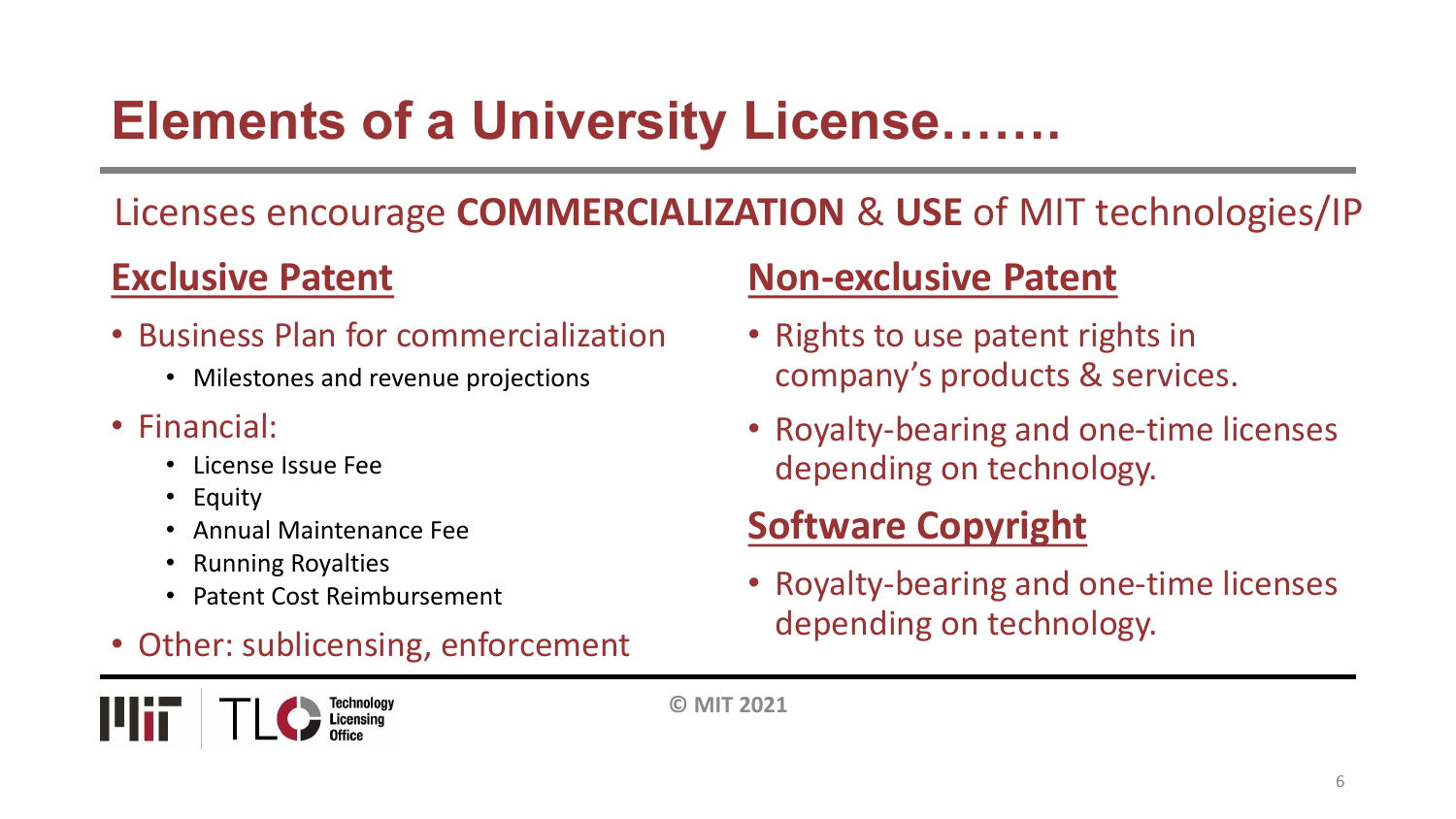### **What TLO Looks for in a Licensee**





**© MIT 2021**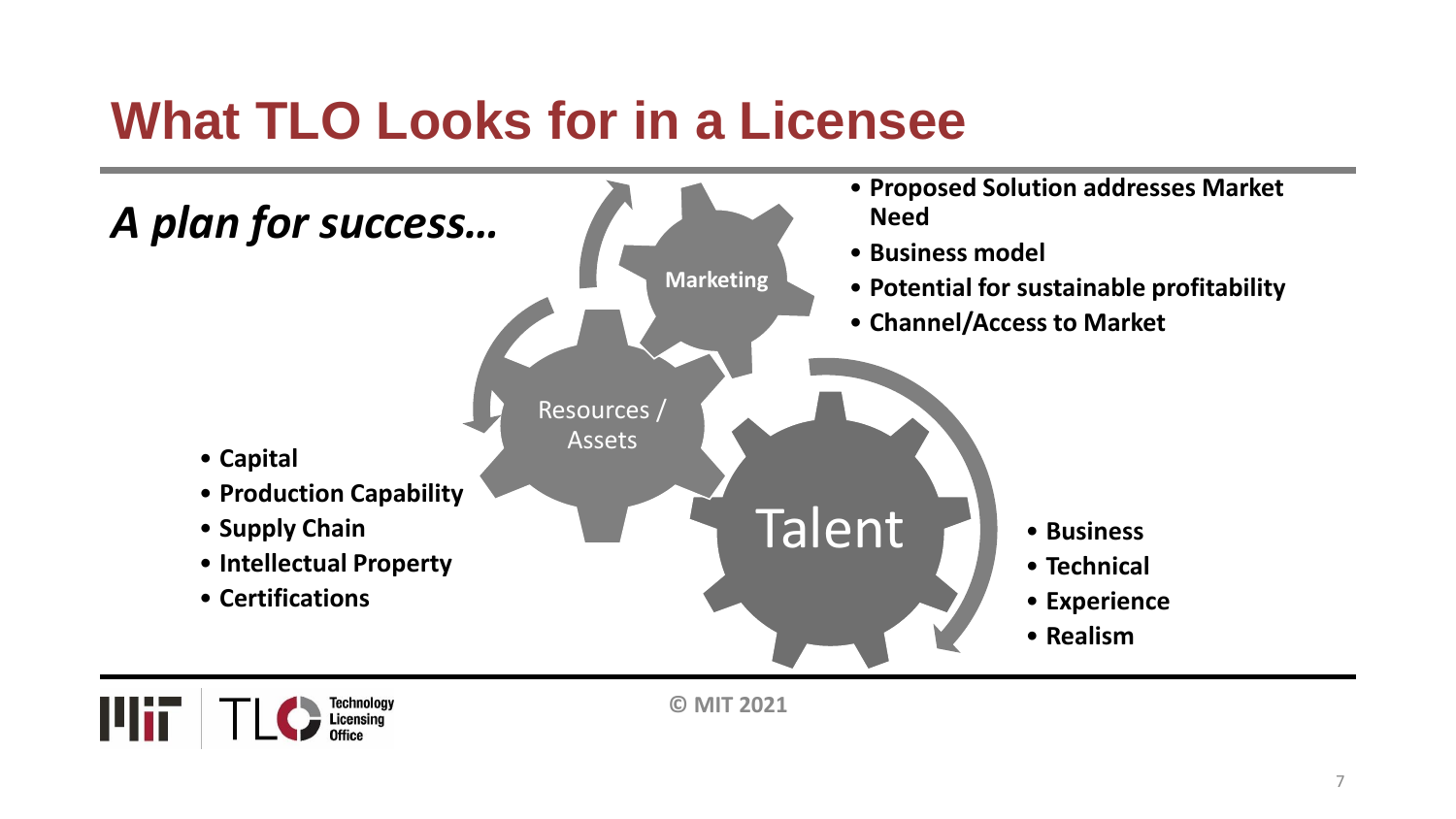# **Exclusive and Non-Exclusive Licenses (2010- 2020)**



![](_page_7_Picture_2.jpeg)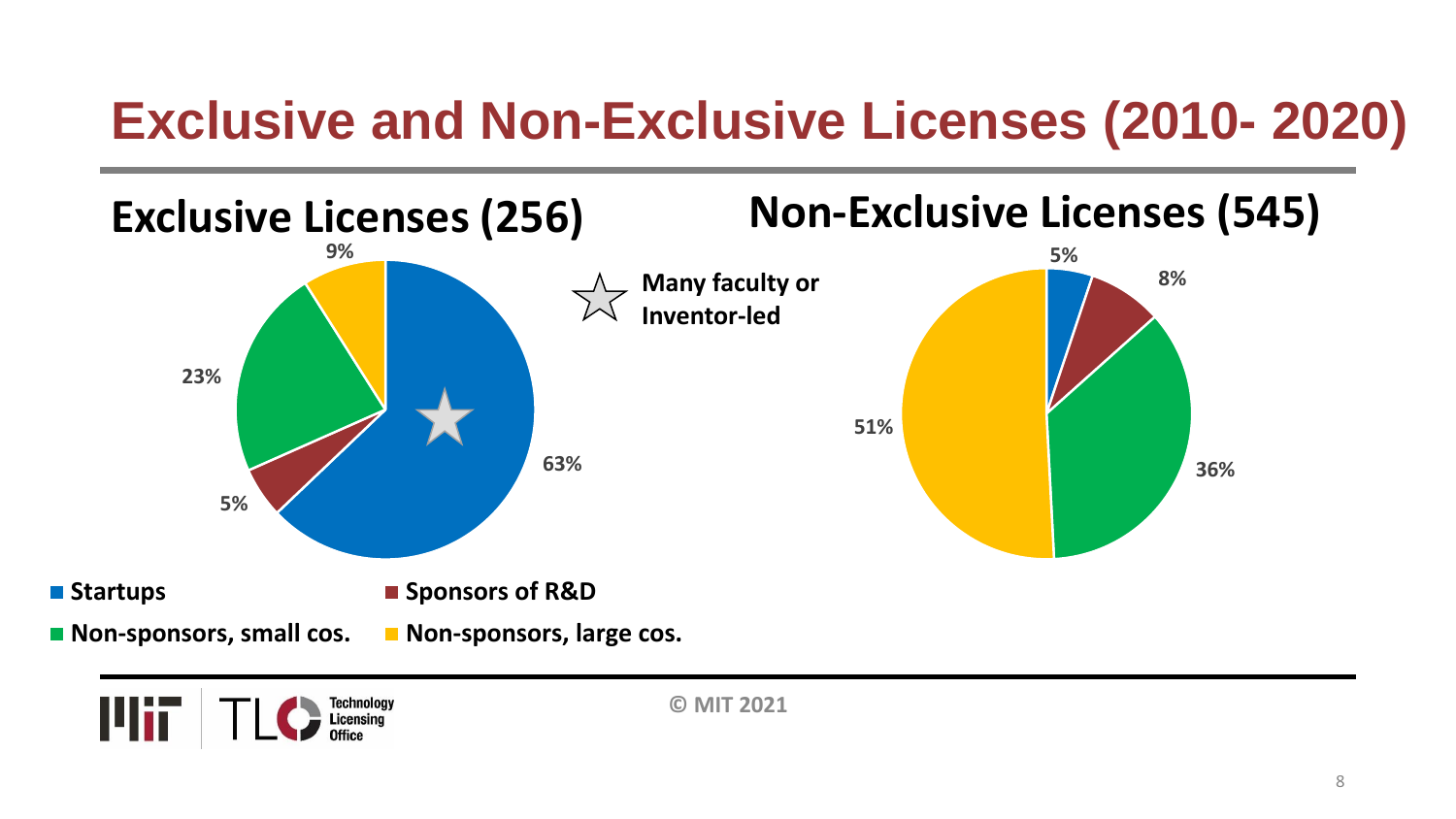# **Other options to acquire IP**

#### • License from a lab or corporation

- Corporate research labs often out-license non-core technologies
- IBM licenses ~\$1B of their tech/IP annually
- M&A
	- Merge with or acquire the assets of a competitor
- Secondary Market/Distressed
	- Typically sourced from brokers or liquidators

![](_page_8_Picture_8.jpeg)